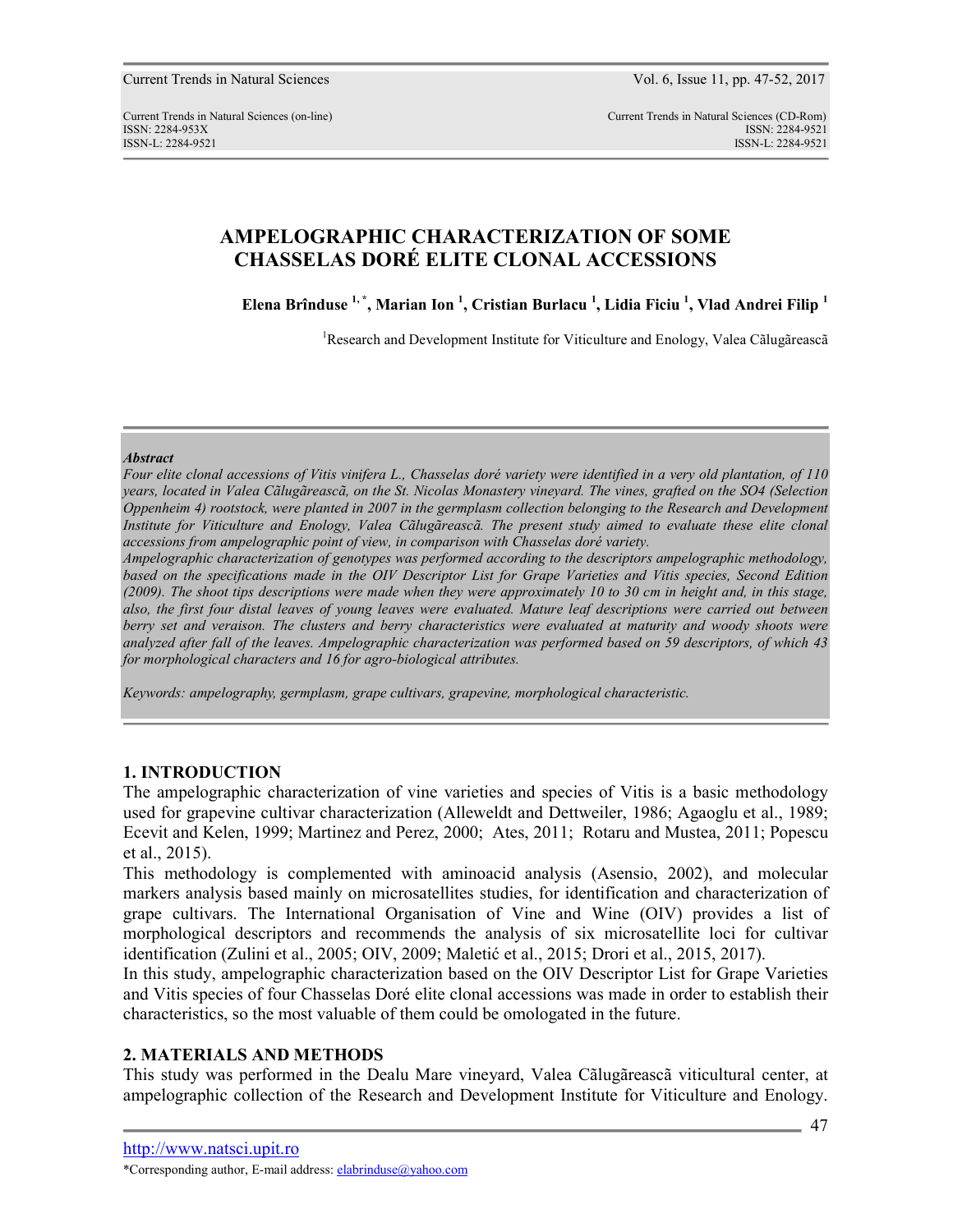ISSN-L: 2284-9521 ISSN-L: 2284-9521

The plant material used in this study consisted in four elite clonal accessions of *Vitis vinifera* L., Chasselas doré variety, which were obtained by propagation of 110 year old grapevines, identified in a plantation located in Valea Cãlugãreascã, on the St. Nicolas Monastery vineyard. The vines, grafted on the SO4 (Selection Oppenheim 4) rootstock were planted in 2007. The vines were spaced at 2.2 m x 1.2 m and pruned in bilateral cordon. The elite clonal accessions have been coded E1 19- 4-2; E2 24-5-1; E3 25-5-1; E4 4-3-2.

Ampelographic characterization of genotypes was performed according to the descriptors ampelographic methodology, based on the specifications made in the OIV Descriptor List for Grape Varieties and Vitis species, Second Edition (2009), the notation being done through attribution of figures depending on the level of expression.

In total, 59 ampelographic descriptors were recorded, of which 43 for morphological characters and 16 for agro-biological attributes.

The observations concerning the shoot tip, tendrils, young leaf and young shoots were performed before the blossoming phenopase. The shoot tips descriptions were made when they were approximately 10 to 30 cm in height and, in this stage, also, the first four distal leaves of young leaves were evaluated. Mature leaf descriptions were carried out between berry set and veraison. Ten mature leaves were collected randomly from the middle third of 10 shoots (one sample/one plant) and evaluated for 15 phylometric traits. The clusters and berry characteristics were evaluated at maturity and woody shoots were analyzed after the fall of the leaves.

## **3. RESULTS AND DISCUSSIONS**

The ampelographic characteristics of shoots, young and mature leaves that differentiate the genotypes taken into study are selectively presented in Table 1.

The rosette has a green redish color and is covered by squamas. The shoot tip is fully open and slightly covered with flat-lying hairs. The distribution of anthocyanin coloration on prostrate hairs of the shoot tip is overall at Chasselas doré, E2 24-5-1 and E3 25-5-1. No anthocyanin coloration on prostrate hairs of the shoot tip was observed in case of E1 19-4.2 and E4 4-3-2 elites.

The intensity of anthocyanin coloration on prostrate hairs of the shoot tip is very low at E1 19-4.2, E3 25-5-1 and E4 4-3-2 and medium to high at Chasselas doré and E2 24-5-1.

The density of prostrate hairs on the shoot tip is very low at E4 4-3-2, low at Chasselas doré and medium at E1 19-4.2; E2 24-5-1 and E3 25-5-1.

The shoot is horizontal before tying. The elite E3 25-5-1 has the color green, both on the dorsal and on the ventral sides of internodes. Elite E1 19-4-2 is green on the dorsal side of internodes and green and red on the ventral one. The other genotypes presented green and red, both on the dorsal and on the ventral sides of internodes.

The young leaf  $(4<sup>th</sup>$  leaf) are glossy, with a corrugated limb, 5-lobed, with deep sinuses. The color of the upper side of blade is dark cooper redish at Chasselas doré, green yelowish at E4 4-3-2 and bronzed at the other elites. The density of prostrate hairs between main veins on lower side of blade is very low at Chasselas doré, low at E3 25-5-1 and medium to the other three elites. The erect hairs on main veins on lower side of blade are medium in density at all genotypes.

The mature leaf is of medium size with the exception of E3 25-5-1, which presented a big one. The blade is pentagonal shaped, with five, rarely three lobes. The teeth are small, with convex edges, slightly rounded. Tendrils are very long, green yellowish. Those on the top of the shoots have a green amber color.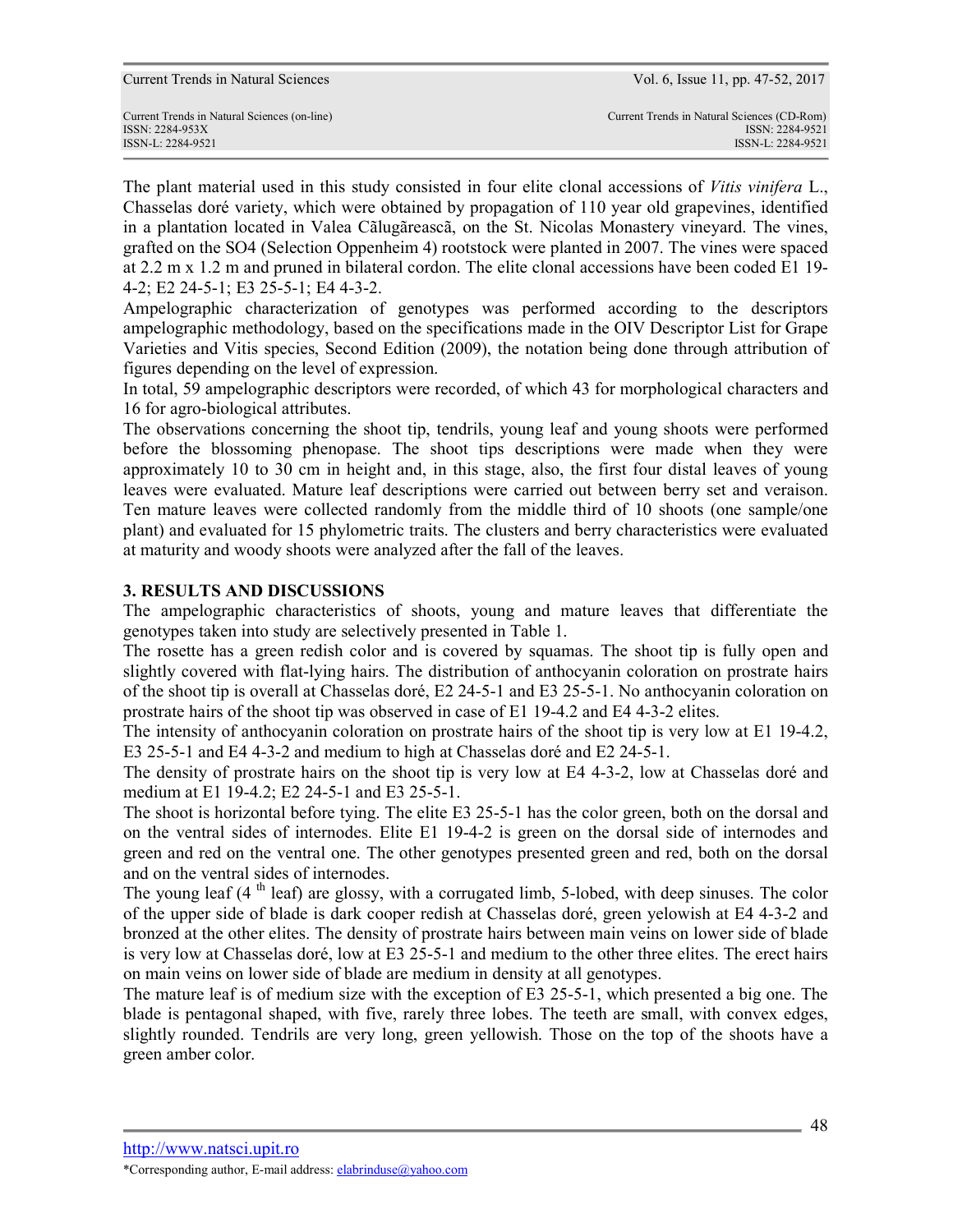| 0.03 | Young Shoot: intensity of<br>anthocyanin coloration on<br>prostrate hairs of tip | none or very<br>low     | 1                       |              | X           |              | X | X            |
|------|----------------------------------------------------------------------------------|-------------------------|-------------------------|--------------|-------------|--------------|---|--------------|
|      |                                                                                  | medium to<br>high       | $5 - 7$                 | $\mathbf{x}$ |             | X            |   |              |
|      |                                                                                  | none or very            |                         |              |             |              |   | $\mathbf{X}$ |
| 004  | Young Shoot: density of prostrate                                                | low                     |                         |              |             |              |   |              |
|      | hairs on tip                                                                     | low                     |                         | X            |             |              |   |              |
|      |                                                                                  | medium                  |                         |              | X           | X            | X |              |
| 006  | Shoot: attitude (before tying)                                                   | horizontal              | 5                       | X            | X           | X            | X | X            |
| 007  | Shoot: color of dorsal side of                                                   | green                   | $\mathbf{1}$            |              | X           |              | X |              |
|      | internodes                                                                       | green and red           | $\overline{2}$          | $\mathbf x$  |             | $\mathbf{X}$ |   | $\mathbf x$  |
| 008  | Shoot: color of ventral side of                                                  | green                   | $\mathbf{1}$            |              |             |              | X |              |
|      | internodes                                                                       | green and red           | $\overline{2}$          | X            | X           | X            |   | X            |
| 051  | Young leaf: color of the upper                                                   | bronze                  | $\overline{\mathbf{3}}$ |              | X           | X            | X | $\mathbf X$  |
|      | side of blade (4 <sup>th</sup> leaf)                                             | copper-redish           | $\overline{4}$          | X            |             |              |   |              |
|      | Young leaf: density of prostrate                                                 | none or very            | 1                       | X            |             |              |   |              |
| 053  | hairs between main veins on                                                      | low                     |                         |              |             |              |   |              |
|      | lower side of blade (4 <sup>th</sup> leaf)                                       | low                     | $\overline{\mathbf{3}}$ |              |             |              | X |              |
|      |                                                                                  | medium                  | $\overline{5}$          |              | X           | X            |   | X            |
| 065  | Mature leaf: size of blade                                                       | medium                  | $\overline{5}$          | $\mathbf x$  | X           | X            |   | X            |
|      |                                                                                  | large                   | $\overline{7}$          |              |             |              | X |              |
| 067  | Mature leaf: shape of blade                                                      | pentagonal              | $\overline{\mathbf{3}}$ | $\mathbf X$  | $\mathbf X$ | X            | X |              |
|      |                                                                                  | pentagonal-<br>circular | $3 - 4$                 |              |             |              |   | X            |
| 068  | Mature leaf: number of lobes                                                     | five                    | $\overline{\mathbf{3}}$ | $\mathbf X$  | X           | $\mathbf X$  | X | X            |
| 074  | Mature leaf: profile of blade in<br>cross section                                | plan                    | $\mathbf{1}$            | $\mathbf{x}$ | X           | X            | X | X            |
| 075  | Mature leaf: blistering of upper<br>side of blade                                | absent or very<br>weak  | $\mathbf{1}$            | $\mathbf x$  |             |              |   |              |
|      |                                                                                  | weak                    | 3                       |              | X           | X            | X | X            |
|      | Mature leaf: degree of opening /                                                 | open                    | $\overline{3}$          | X            |             | X            | X | X            |
| 079  | overlapping of petiole sinus                                                     | overlapped              | 7                       |              | X           |              |   |              |
|      |                                                                                  | U-shaped                | $\mathbf{1}$            |              |             | X            |   |              |
|      | Mature leaf: shape of base of                                                    | brace-shaped            | $\overline{2}$          | $\mathbf x$  |             |              | X | $\mathbf X$  |
| 080  | petiole sinus                                                                    | V-shaped -              | $\overline{3}$          |              | X           |              |   |              |
|      |                                                                                  | orbiculare              |                         |              |             |              |   |              |
|      |                                                                                  |                         |                         |              |             |              |   |              |
|      |                                                                                  |                         |                         |              |             |              |   |              |

001 Young Shoot: aperture of tip fully open 5 x x x x x

The upper lateral sinuses are deep, opened, slightly overlapped at Chasselas doré, E1 19-4.2 and E4 4-3-2.

The petiole sinus is opened or slightly overlapped, with the base braced or U shaped.

Characteristics Notation of character Chasselas

The flower is normaly hermaphrodite, on type 5, all the genotypes being self-fertile, with fully developed stamens and fully developed gynoecium.

Current Trends in Natural Sciences (on-line) Current Trends in Natural Sciences (CD-Rom) ISSN: 2284-953XISSN: 2284-9521

http://www.natsci.upit.ro \*Corresponding author, E-mail address: elabrinduse@yahoo.com



dore

overall 3 x x x

absent  $1 \mid x \mid x \mid x \mid x$ 

E1 19-4-2

E2 24-5-1

E3 25-5- 1

E4 4-3-2

ISSN-L: 2284-9521 ISSN-L: 2284-9521

Young Shoot: distribution of anthocyanin coloration on prostrate hairs of tip

OIV

002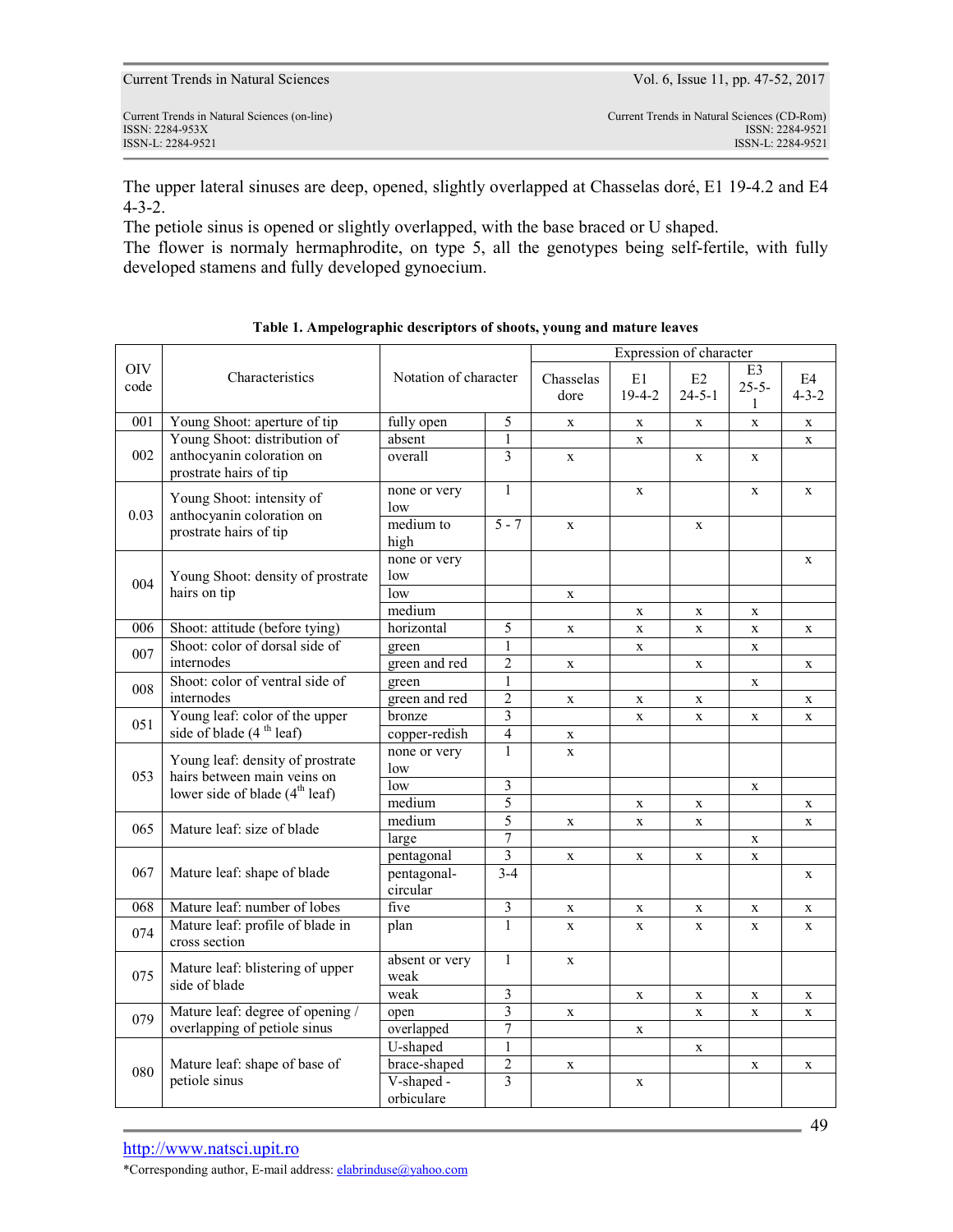Current Trends in Natural Sciences Vol. 6, Issue 11, pp. 47-52, 2017

ISSN-L: 2284-9521 ISSN-L: 2284-9521

Current Trends in Natural Sciences (on-line) Current Trends in Natural Sciences (CD-Rom) ISSN: 2284-953XISSN: 2284-9521

|     |                                                                        | open          |         | $\mathbf{x}$ | $\mathbf{x}$ | $\mathbf{x}$ | X | X            |
|-----|------------------------------------------------------------------------|---------------|---------|--------------|--------------|--------------|---|--------------|
| 082 | Mature leaf: degree of opening /<br>overlapping of upper lateral sinus | slightly      | $1 - 3$ | X            | X            |              |   | X            |
|     |                                                                        | overlapped    |         |              |              |              |   |              |
|     | Mature leaf: density of prostrate                                      | none or very  |         | X            | X            | $\mathbf{x}$ | X | $\mathbf{x}$ |
| 084 | hairs between main veins on                                            | low           |         |              |              |              |   |              |
|     | lower side of blade                                                    |               |         |              |              |              |   |              |
| 087 | Mature leaf: density of erect hairs                                    | none or very  |         |              |              |              | X | X            |
|     | on main veins on lower side of                                         | low           |         |              |              |              |   |              |
|     | blade                                                                  | low           | 3       | $\mathbf{x}$ | X            | X            |   |              |
| 094 | Mature leaf: depth of upper lateral                                    | medium - deep | $5 - 7$ |              |              |              | X | $\mathbf{x}$ |
|     | sinuses                                                                | deep          | 7       | $\mathbf{x}$ | X            | X            |   |              |
|     |                                                                        | fully         | 3       | $\mathbf{x}$ | $\mathbf{x}$ | $\mathbf{x}$ | X | $\mathbf{x}$ |
| 151 | Flower: sexual organs                                                  | developed     |         |              |              |              |   |              |
|     |                                                                        | stamens and   |         |              |              |              |   |              |
|     |                                                                        | fully         |         |              |              |              |   |              |
|     |                                                                        | developed     |         |              |              |              |   |              |
|     |                                                                        | gynoecium.    |         |              |              |              |   |              |

The ampelographic characteristics of bunches and berries are selectively presented in Table 2.

The bunch has conical (Chasselas doré) or cylindro-conical (elite clonal accessions) shape. From the point of view of compactness, the grape is lax to medium (3-5 degree of expression) at Chasselas doré, lax at E1 19-4-2 and medium to the other elites.

Grapes are short to medium in size at Chasselas doré, with an average length (peduncule excluded) of 126 mm, with variations between 100 mm and 147 mm. At the clonal elites, the bunches have a smaller length (peduncle excluded) with  $1.27\%$  (E3) – 19.11% (E2) while the weight is higher with  $14.43\%$  (E2) – 66.15% (E3), due to the berries structure. The berries are bigger with a higher weight that exceeds the control with  $27.18\%$  (E1) – 46.15% (E4).

The berry is medium in size and have spherical shape at Chasselas doré, ellipsoidal shape at E1 19- 4.2, E3 25-5-1 and E4 4-3-2 elites and obloid shape at E2 24-5-1. The average length of the bery is 14.04 mm at Chasselas doré, and between 15.60 and 16.70 at elites. The detachment of berry from pedicel is difficult.

The skin is firm, of a green yelowish tint, with an amber color on the sunny side. The flesh is very melting, white, slightly green, with abundant juices, with an agreable and plesant taste.

The sugar content of the must is medium (18%) at Chasselas doré and very high at the elite clonal accessions (over 30%).

Compared to Chasselas doré, the elite clonal accession E1 19-4.2 is highlighted, with a high degree of crunchy and a specific, slightly aromatic flavor.

| <b>OIV</b> |                              |                       | Expression of character |           |              |              |              |             |
|------------|------------------------------|-----------------------|-------------------------|-----------|--------------|--------------|--------------|-------------|
| code       | Characteristics              | Notation of character |                         | Chasselas | E1           | E2           | E3           | E4          |
|            |                              |                       |                         | dore      | $19 - 4 - 2$ | $24 - 5 - 1$ | $25 - 5 - 1$ | $4 - 3 - 2$ |
| 202        | Bunch: length (peduncle)     | short-medium          | $3 - 5$                 | X         |              |              |              |             |
|            | excluded)                    | short                 | 3                       |           | X            | X            | X            | X           |
| 204        | Bunch: density               | loose-medium          | $3 - 5$                 | X         | X            |              |              |             |
|            |                              | medium                |                         |           |              | X            | $\mathbf x$  | X           |
| 206        | Bunch: length of peduncle of | short                 | 3                       | X         | X            | X            | X            | X           |
|            | primary bunch                |                       |                         |           |              |              |              |             |
| 208        | Bunch: shape                 | conical               | 2                       | X         |              |              |              |             |
|            |                              | cylindro-conical      | 1-2                     |           | X            | X            | X            | X           |

**Table 2. Ampelographic descriptors of bunches and berries** 

http://www.natsci.upit.ro

\*Corresponding author, E-mail address: elabrinduse@yahoo.com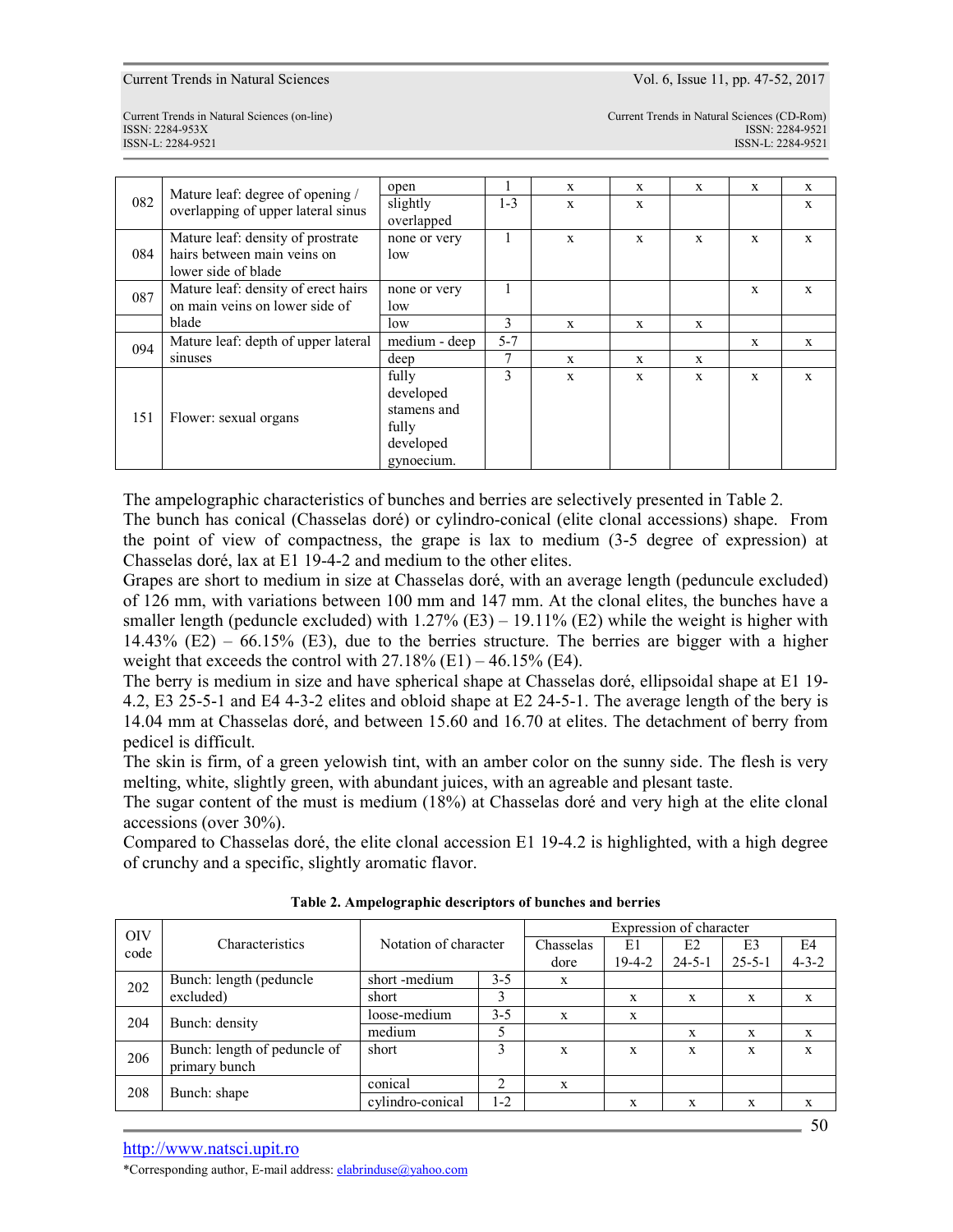Current Trends in Natural Sciences Vol. 6, Issue 11, pp. 47-52, 2017

ISSN-L: 2284-9521 ISSN-L: 2284-9521

Current Trends in Natural Sciences (on-line) Current Trends in Natural Sciences (CD-Rom) ISSN: 2284-953XISSN: 2284-9521

| 209 | Bunch: number of wings of the   | 1-2 wings         | 2       | X            | $\mathbf{x}$ | $\mathbf{x}$ | X            | X            |
|-----|---------------------------------|-------------------|---------|--------------|--------------|--------------|--------------|--------------|
|     | primary bunch                   |                   |         |              |              |              |              |              |
| 220 |                                 | short-medium      | $3 - 5$ |              |              | $\mathbf x$  |              |              |
|     | Berry: length                   | medium            |         | X            | X            |              | $\mathbf{x}$ | $\mathbf{X}$ |
| 221 | Berry: width                    | narrow-medium     | $3 - 5$ | X            | X            | X            | X            | X            |
|     |                                 | obloid            | 1       |              |              | $\mathbf{x}$ |              |              |
| 223 | Berry: shape                    | globose           | 2       | $\mathbf{x}$ |              |              |              | $\mathbf{x}$ |
|     |                                 | narow ellipsoid   | 4       |              | $\mathbf{x}$ |              | $\mathbf{x}$ |              |
| 225 | Berry: color of skin            | green yellow      |         | $\mathbf{x}$ | $\mathbf{x}$ | $\mathbf{x}$ | $\mathbf{x}$ | $\mathbf{X}$ |
| 231 | Berry: intensity of the         | none or very      |         | $\mathbf x$  | X            | X            | $\mathbf{x}$ | $\mathbf x$  |
|     | anthocyanin coloration of flesh | weak              |         |              |              |              |              |              |
| 235 | Berry: firmness of flesh        | slightly firm     | 2       | $\mathbf x$  |              |              |              |              |
|     |                                 | very firm         | 3       |              | X            | $\mathbf x$  | $\mathbf{x}$ | $\mathbf x$  |
|     | Berry: particularity of flavor  | none              |         |              |              |              | $\mathbf x$  |              |
| 236 |                                 | other flavor than | 5       | $\mathbf x$  | X            | X            |              | X            |
|     |                                 | muscat, foxy or   |         |              |              |              |              |              |
|     |                                 | herbaceous        |         |              |              |              |              |              |
| 240 | Berry: ease of detachment       | difficult         | 3       | $\mathbf x$  | X            | X            | X            | $\mathbf X$  |
|     | from pedicel                    |                   |         |              |              |              |              |              |
| 241 | Berry: formation of seeds       | complete          | 3       | X            | X            | X            | X            | $\mathbf X$  |

## **4. CONCLUSIONS**

Based on the results presented in this study, some differences were observed among the investigated ampelographic characters. Characters such us the distribution of anthocyanin coloration on prostrate hairs of the shoot, the intensity of anthocyanin coloration on prostrate hairs of the shoot tip, color of dorsal and ventral side of internodes, shape of base of petiole sinus of mature leaf, density of erect hairs on main veins on lower side of blade varied among the cultivars. The weight of the bunches and berries, as well as the capacity of sugar accumulation during ripening greatly varied between Chasselas doré and the elite clonal accessions. Grapes are short to medium in size at Chasselas doré. At the clonal elites, the bunches have a smaller length with  $1.27\%$  (E3) – 19.11% (E2) while the weight is higher with  $14.43\%$  (E2) – 66.15% (E3), due to the berries structure. The berries are bigger with a higher weight that exceeds the control with  $27.18\%$  (E1) – 46.15% (E4).

The sugar content of the must is medium (18%) at Chasselas doré and very high at the elite clonal accessions (over 30%).

Compared to Chasselas doré, the elite clonal accession E1 19-4-2 is highlighted, with a high degree of crunchy and a specific, slightly aromatic flavor.

The elites will be further studied for confirming the genetic stability and to propose the most competitive for homologation.

### **5. ACKNOWLEDGEMENTS**

This study was funded by Ministry of Agriculture and Rural Development, Romania, within the Sectorial research and development plan – ADER – Project 325 "Diversification of the viticultural assortment for table and wine grapes" .

### **6. REFERENCES**

Agaoglu, Y.S., Celik, H., Gokcay, E. (1989). *Brief Ampelographic Characterization of Indigenous Grapevine Cultivars Subjected to Clonal Selection in Turkey*. Proceedings of the 5th International Symposium on Grape Breeding, 12-16 September 1989, St. Martin/Pfalz, FR of Germany.

Alleweldt, G., Dettweiler, E. (1986). Ampelographic studies to characterize grapevine varieties*. Vignevini*, *13*: 56-59.